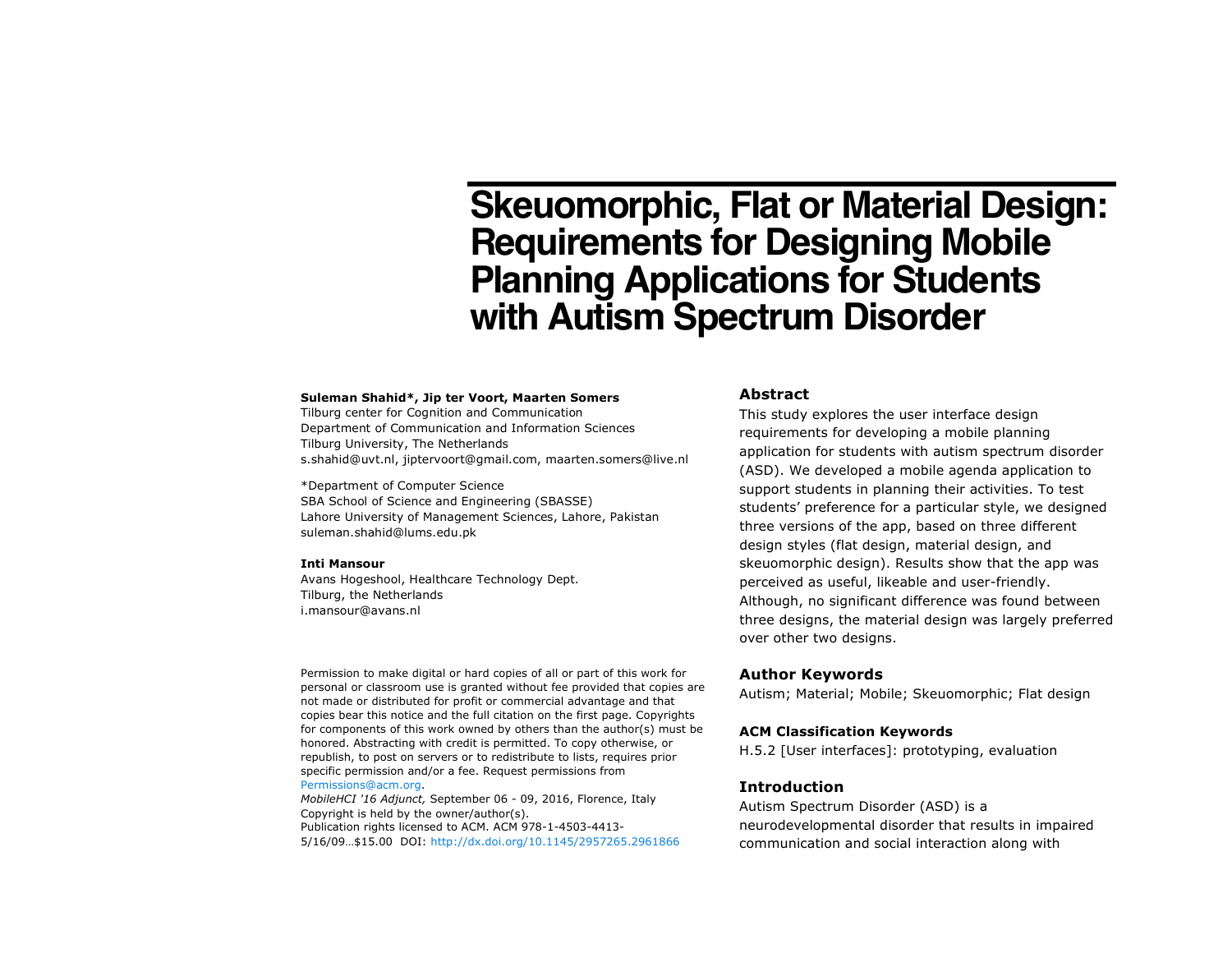repetitive behaviours. According to the American Psychiatric Association [1], the worldwide prevalence of ASD has approached one percent of the population. Although, when describing ASD, social and language difficulties are often seen as core deficits, several other symptoms may also cause serious problems in daily life. For example, deficits in 'executive functioning' may result in problems with planning, problem solving and switching tasks [2]. These problems may cause significant difficulties for students with ASD since they hinder the necessary skills to succeed in higher education. Such students are often perceived as *"inconsistent, manipulative, oppositional, distractible, dependent, and unfocused when trying to participate in classroom activities"* [3]. Nevertheless, students with ASD often possess various unique qualities and can prove to be a valuable asset to the society. To make use of these qualities, a systematic support is needed.

Because of the known advantages of technological tools for ASD intervention, there has been a recent growth in both research based systems and commercially available technologies for assisting people with ASD in developing necessary skills required to live an independent life [4]. However, most of these apps have been developed for children and relatively less attention has been paid to other large groups of participants i.e. teenagers and adults, who also need digital aids in managing their life. It is important to facilitate these user groups and support their lives with appropriate tools.

How well a particular technology or solution is adopted depends, among other things, on its usability and likeability. Improving the Graphical User Interface (GUI) design results in higher usability and acceptance [5]. Over the last years, trends in user interface (UI) design moved from more realistic looking designs to more flat designs. Two opposing styles that represent this transition are skeuomorphic and flat design. Skeuomorphism is characterized by an interface design that is mapped on its real-world counterpart [6]. Skeuomorphism in UI design has received quite some attention and criticism on its usefulness and purpose in the design of smartphone applications. While skeuomorphic design is meant to adequately link human and machine through its rich and illustrative approach [5], the excessive use of textural elements could cause a loss of functionality. Flat design, on the other hand, is also known as 2-D interface design and discards all shadows, highlights, gradients and textures. Stripping away superfluous design elements makes content easier to digest, but could mislead users in which elements are interactive and which are static [7]. Finally, more recently Google introduced a new design style 'material design'. Unlike flat design, which discards highlights and shadows, Material Design "makes more liberal use of grid-based layouts, responsive animations and transitions, padding, and depth effects such as lighting and shadows" [8].

All three designs have their own specific strengths and weaknesses and might therefore support students with ASD in different ways. For instance, skeuomorphic design can become cluttered and distracting, which could make the product less usable. According to the *Theory of Weak Central Coherence*, too many details could distract users from the main purpose and therefore cause problems for people with ASD [9]. Using realistic representations has proven to be successful in enhancing the understandability of app style icons for elderly users, which is also a group with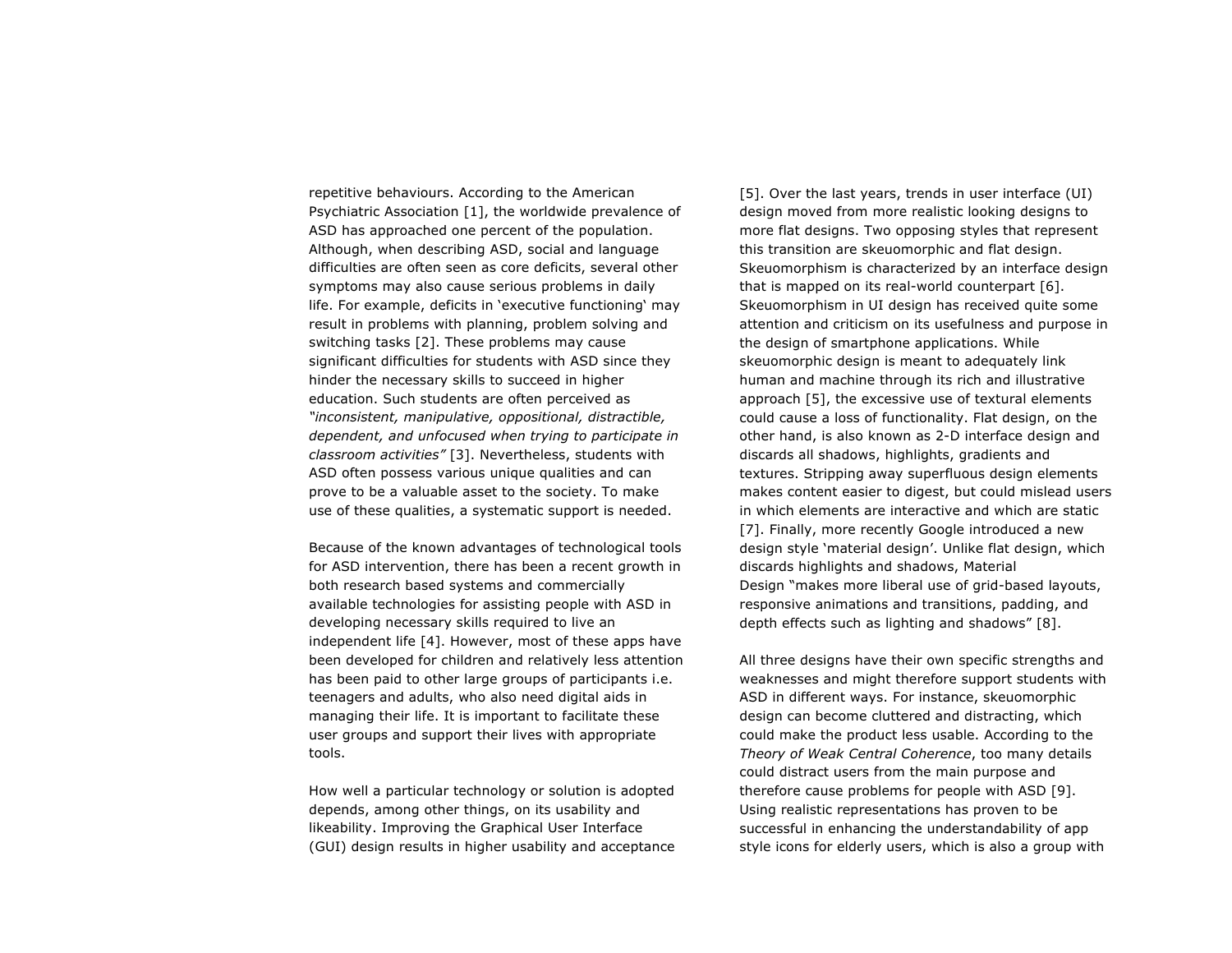special needs [5]. Because people with ASD have trouble understanding ambiguous symbols, using skeuomorphic design might also influence their understandability of an interface. On the other hand, if distraction and inconsistencies cause stress, then a flat design might perform better since that design style is more calm and clean [10]. However, there is no clear evidence on which design style is the most suitable for students (teenagers and adults) with ASD. In this study, we explore (1) the needs of students with ASD (2) the potential of mobile planning apps to support students with ASD, and (3) the design preference of students with ASD (flat design, material design, and skeuomorphic design).

## **User research**

Ten males and one female took part in the user research. Seven were diagnosed with PDD-NOS, three with Asperger Syndrome and one with classical autism. The mean age was 23.45 years (SD =  $6.19$ ). The autism-spectrum quotient (AQ-score) was used to measure the extend to which a person possesses autistic traits. The mean AQ-score was  $25.36$  (SD = 11.48). A total of three group sessions for eliciting requirements were held. The sessions lasted between 90 and 150 minutes depending on the number of participants. The sessions were recorded using a video camera. The goal of this exercise was to identify general problems in the daily lives of participants and problems related to planning. First, participants were asked to individually write down as many problems as they could for five minutes - each problem on a separate sticky note. While the researchers collected the sticky notes and roughly clustered them on the wall, the participants were asked to follow the same procedure but then for problems they encounter related to planning. Finally, participants were asked to finish the clustering of sticky notes and to explain their problems. The sticky-notes were used as topics in a semi-structured interview.

#### *Results*

As the main focus of this paper is on comparing three different designs and the planning app is used as a base for the comparison (as far as this paper is concerned), we only very briefly discuss the planning related problems faced by the participants. Participants mentioned they have problems with planning and organizing their daily lives, but try to cope with these problems by the means of different tools. Only two participants make use of a paper agenda, while the rest makes use of mobile agenda applications on their smartphone. One participant created his own agenda in Microsoft Excel because his smartphone app did not meet his requirements. The majority of participants also mentioned they are not pleased with their agenda applications. We found that participants face trouble with *sticking to their planning*. This also jeopardizes future appointments. For example one participant mentioned that he forgets the time and goes to sleep too late, this results in being systematically late for work. Participant no. 8 mentioned that he likes to precisely plan his day: *"A tight schedule can help as motivator but it is not always easy".*

Problems with *prioritizing activities* occur because often the importance of one appointment over another is estimated differently. As participant no. 3 explained: *"School and work require a lot of planning and I experience those as more important, that is why I find it hard to plan for other things, resulting in a pretty chaotic private life"*.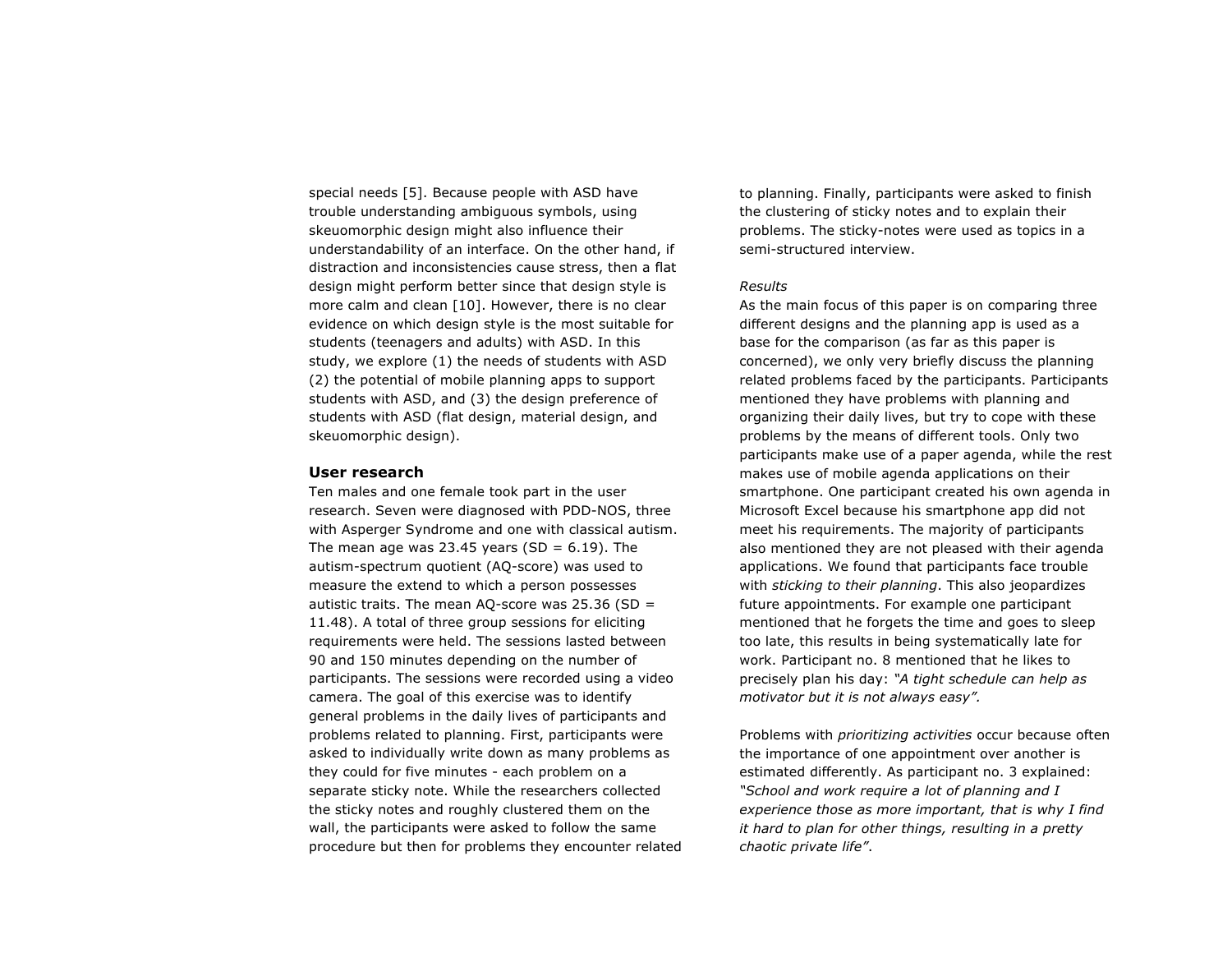



Figure 1: Material design - All (top), week (bottom). Also the use of bars to show calendar which participants did not like

In order to assign the right priority to an activity it is important for the participants that their agenda tool supports them in an intuitive manner. While using existing apps, participants also have trouble with *keeping overview* because they focus more on specific elements rather than generic ones in an interface, and this sometimes results in losing track of the interface. As participant no. 2 put it: "*When a lot of details are present I don't know where to start, I cannot see the wood for the trees".* We learned that participant notice very basic things in the interface and small things, like an abbreviation, can disturb them. For example participant no. 5 said, *"Using one letter for the indication of days of the week is unclear, for example both Tuesday and Thursday start with a 't'"*.

In summary, our user research clearly showed that participants find it hard to plan their daily activities and they are not pleased with the digital aids they use. They are not only unhappy about the functionality but also about the way these applications are designed.

## **Design and Development**

Based on the results, we designed an agenda app for an iPhone. The app was fully functional with 12 menu items and 70 screens. The key features of the app were: (1) Add appointment (short and detailed), (2) Add reminders (time and untimed), (3) Colored agenda (color of your own choice), (4) To do list, (5) Search the agenda, (6) check off functionality (when done), (7) Invite persons, and (8) View agenda (different views i.e. day, week, month, year). Before the final testing, the app was evaluated by interaction designers  $(N = 5)$  and laymen  $(N = 4)$ . The app was further optimized based on the feedback from these pre-tests.

Subsequently, three versions of the app were created representing three design styles: material design, skeuomorphic design and flat design.

*Material design:* The style makes use of shadows in a minimalistic way to create layers between objects only when this is required, such as with buttons and menus. This creates clear affordances within the interface without completely losing the clean look of a flat design (Figure 1). Material design treats all parts as if they are real world materials in a sense as if they posses physiological properties (Google, 2015).

*Flat design:* For the flat design style all components were stripped of their shadows, which eliminated all depth (layers) from the interface (Figure 2). The individual components, which were separated by lines in the material design, were replaced by colored blocks to signify distinction. This difference clearly shows between Figure 1 and 2 within the header menu, appointment items and footer menu. To contribute to the minimalistic look of flat design, the colored bars referring to different agendas were replaced by clean colored dots. This was done throughout the whole app.

*Skeuomorph design:* The skeuomorph design (Figure 3) was created based on the flat design and supplemented with real world style elements. All buttons were designed with a sense of depth similar to real buttons to clearly indicate they can be clicked. The background was filled with a texture to simulate a paper agenda. The colored dots were replaced by 'hand drawn' dots, the checkmarks were replaced by 'hand drawn' check marks, and the selection indicators were replaced by red 'hand drawn' circles (figure 3 – bottom).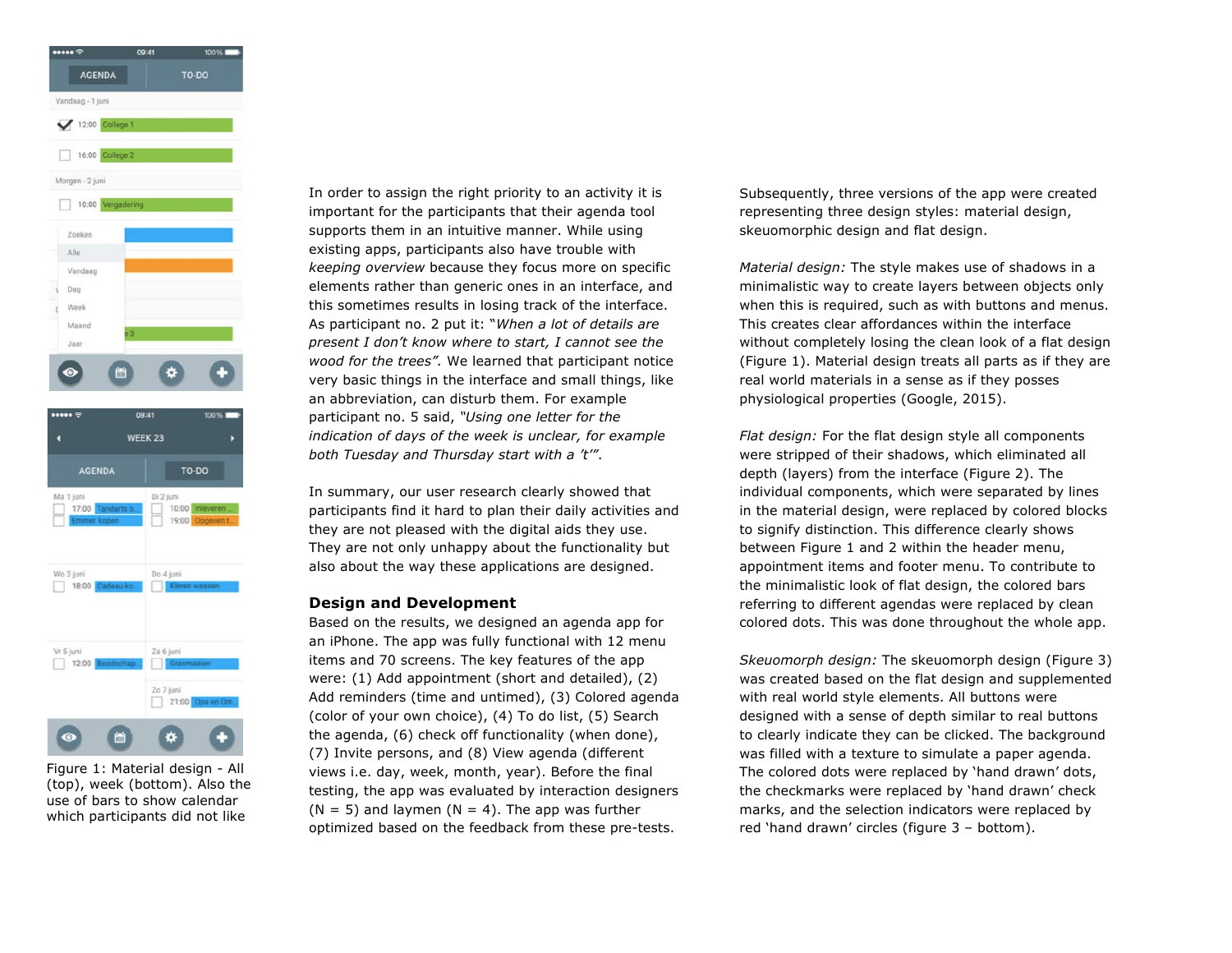

week (bottom). Also the use of circle to show calendar which participants preferred

# **Evaluation**

In order to compare the three designs of the agenda application and test the overall functionality, we invited end-users to test the three designs. We used the Technology Acceptance Model (TAM) to measure the intention of using the app [11]. All questions were translated to Dutch. The result was a questionnaire consisting of thirteen questions, which measure the *usability*, the *perceived usefulness*, and the *overall evaluation*. Next to the questionnaire, which was filled out by participants for each design, the principle of attractiveness [12] was used to measure the likeability of the designs in the post-test interview. The principle of attractiveness claims that when a technology is more visually attractive, it is likely to be more persuasive and more likely to be used [13].

A total of thirteen persons with ASD participated in the evaluation. Eleven males and two females with a mean age of 23.31 years (SD =  $5.69$ ) and a mean AQ-score of 28.00 (SD = 9.64) were all functioning on a normal to high level. Each session started with explaining the procedure followed by 5 minutes of free exploration with one of three planning apps. Subsequently, six tasks were performed in that same app  $(\pm 5 \text{ min})$  and a questionnaire was filled out (±5 min). Performing six tasks and filling out the questionnaire was repeated for the two other apps. After each questionnaire the participant was briefly interviewed on the app they just had tested  $(±1$  min). After the third questionnaire participants were interviewed extensively. To avoid order effect, the apps were presented in a different order to different participants. A total of eighteen unique tasks were designed to test the three designs. These were divided in the categories: add, remove, adjust, navigate, etc. so all functionalities of the Figure 2: Flat design - All (top), These were divided in the categories: add, remove,<br>Week (hottom), Also the use of adjust navigate etc. so all functionalities of the  $(x^2(2) = 6.95, p < .05)$  where the material design was

application would be covered. To exemplify, the user can *add*, *adjust* or *remove* appointments, to do's and agendas and can *navigate* to a specific date or task.

# *Results*

In this paper, we mainly report the comparison between three designs. However, participants evaluated the app positively. Nine out of thirteen would like to use the app when it becomes available in the App Store. This outcome is due to special features like the plan reminder, to do list with explicit check offs and agenda invites. Participants who indicated they would not like to use the app attributed this to the fact that they would not use any smartphone agenda, as participant no. 3 puts it: *"Yes I would use the app, but still have an aversion to scheduling things in agendas because they always change"*. Seven participants thought that the app would be useful for a large number of people with ASD. As participant no. 9 summarized: *"I think you are heading in the right way".*  Finally, participants mentioned that the app would also be beneficial to other people, both with and without ASD due to the unique functionalities and clear interface.

#### COMPARING DESIGN STYLES

A Friedman's ANOVA was conducted for analyzing the usability, the perceived usefulness and the overall evaluation. Material design, flat design and skeuomorphic design were compared on these three constructs. No significant difference was found between the three apps on usability  $(x^2(2) = 2.88, p = .237)$ and overall evaluation  $(x^2(2) = 3.26, p = .196)$ . For perceived usefulness a significant difference was found,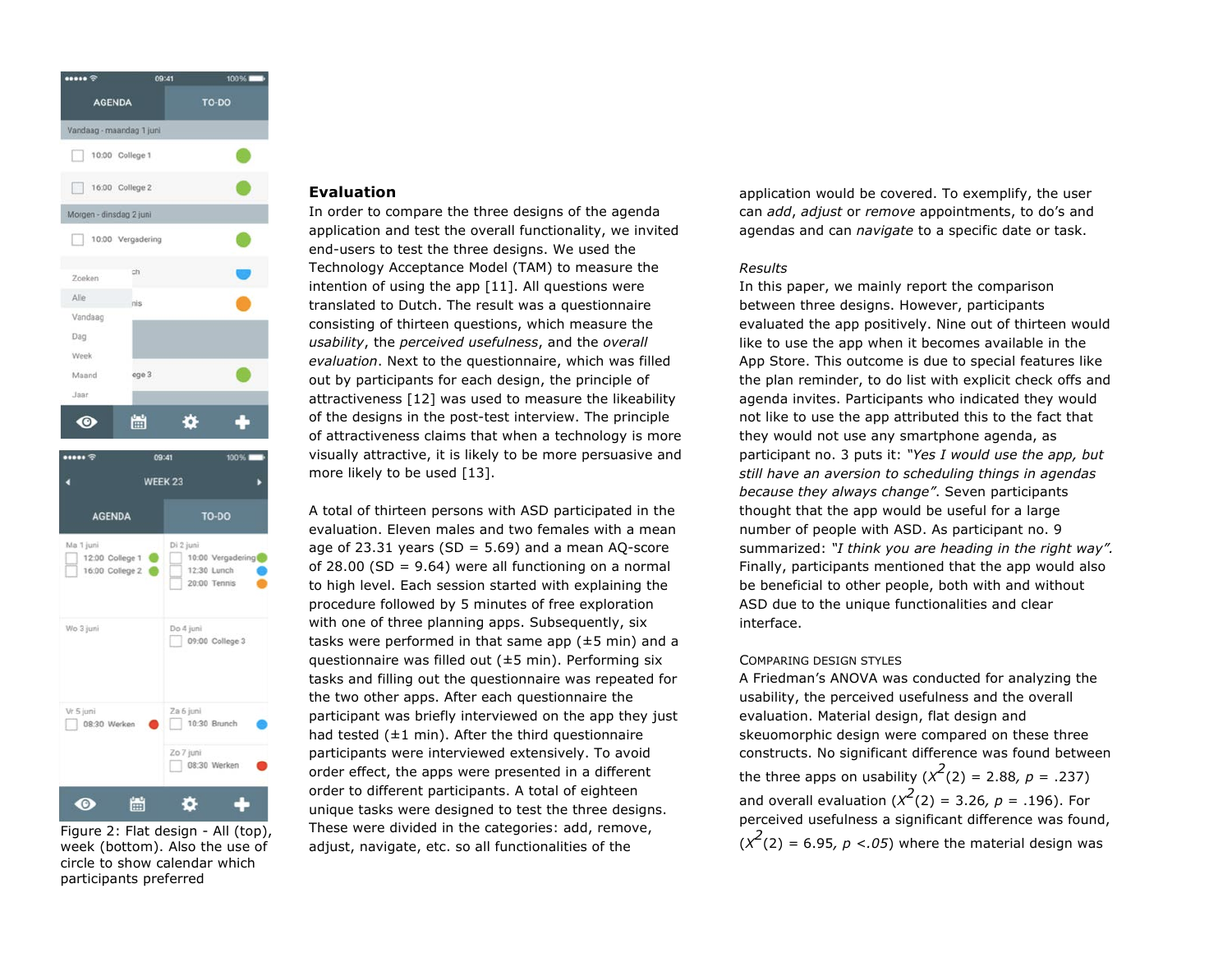



-all (top), week (bottom)

preferred over the other two. Participants were asked to rank the three designs from the most to the least preferable. The majority of the participants preferred the material design whereas the flat design was chosen by half of the participants as the second most preferable. The skeuomorphic design was chosen by more than half as the least preferable. Even though this task resulted in a clear ranking, preferences did vary among participants.

BACKGROUND, HEADER AND FOOTER OF THE APP For the background, a paper-like texture was used in the skeuomorphic design and plain white color in the other two. Only three participants liked the paper-like texture, as participant no. 8 said: *"I think the texture is calm and nice, that is important".* On the contrary, the majority of the participants did not appreciate it. For example, participant no. 6 said: *"The background is only distracting me, when you see it, it starts to annoy you"*. Inline with [14], no unanimous preference was derived from the evaluation. However, most preferred a clean white background on a real world texture.

In the case of header and footer menus, the buttons from the material and skeuomorphic design were most preferred. Participants found these buttons in the footer menu clear and more usable because they indicate where to click by their cast shadows, however the looks of the flat design were preferred because they are designed in a clean fashion without distracting elements. Participant no. 6 explains: *"I think the delimitation of the buttons [skeuomorphism] is very nice, but further the design is too old-fashioned"*. Clear affordances are liked, as participant no. 12 reacted to the skeuomorphic design: *"I find these buttons more useful because you can see more clear where to click*  Figure 3: Skeuomorphic design and the all because you can see more clear where to click and the paper texture) were too distracting.

*on".* Table 1 shows a simple summary of these findings. To improve the buttons in the flat design footer menu, it was suggested to add thin lines between them. These comments on buttons also hold for the header menu and other buttons used in the designs. In addition to that, participants reported on the header menu that the 'tabs' clearly indicate which screen is currently being showed (appointments/to do's). Nevertheless, most participants preferred the header from the material design.

| Rank          | View                   | м         | <b>SD</b> | Median | Mode |
|---------------|------------------------|-----------|-----------|--------|------|
| $\mathbf{1}$  | Material design        |           | 1.75 0.89 | 1.50   |      |
| $\mathcal{P}$ | Flat design            | 1.75 0.71 |           | 2.00   | 2    |
| 3             | Skeuomorphic 2.50 0.76 |           |           | 3.00   | 3    |

Table 1: Mean rankings of designs (1 for highest)

#### ELEMENTS FROM EACH DESIGN

Participants were asked to pick their favourite elements from all three designs to form one perfect app. This resulted in most cases in a combination of the material design header menu with the agenda content of the flat design and the buttons from the material or skeuomorphic design. The header was preferred because it highlights this more clearly than the header in the flat design which screen is currently being viewed. For the flat design, the highlighted area was found to be ambiguous in some cases. The agenda items from the flat design were preferred most because the grey bars clearly make distinction between days and because the colored dots are designed in a clean fashion. The colored bars used in the material design and the background from the skeuomorphic design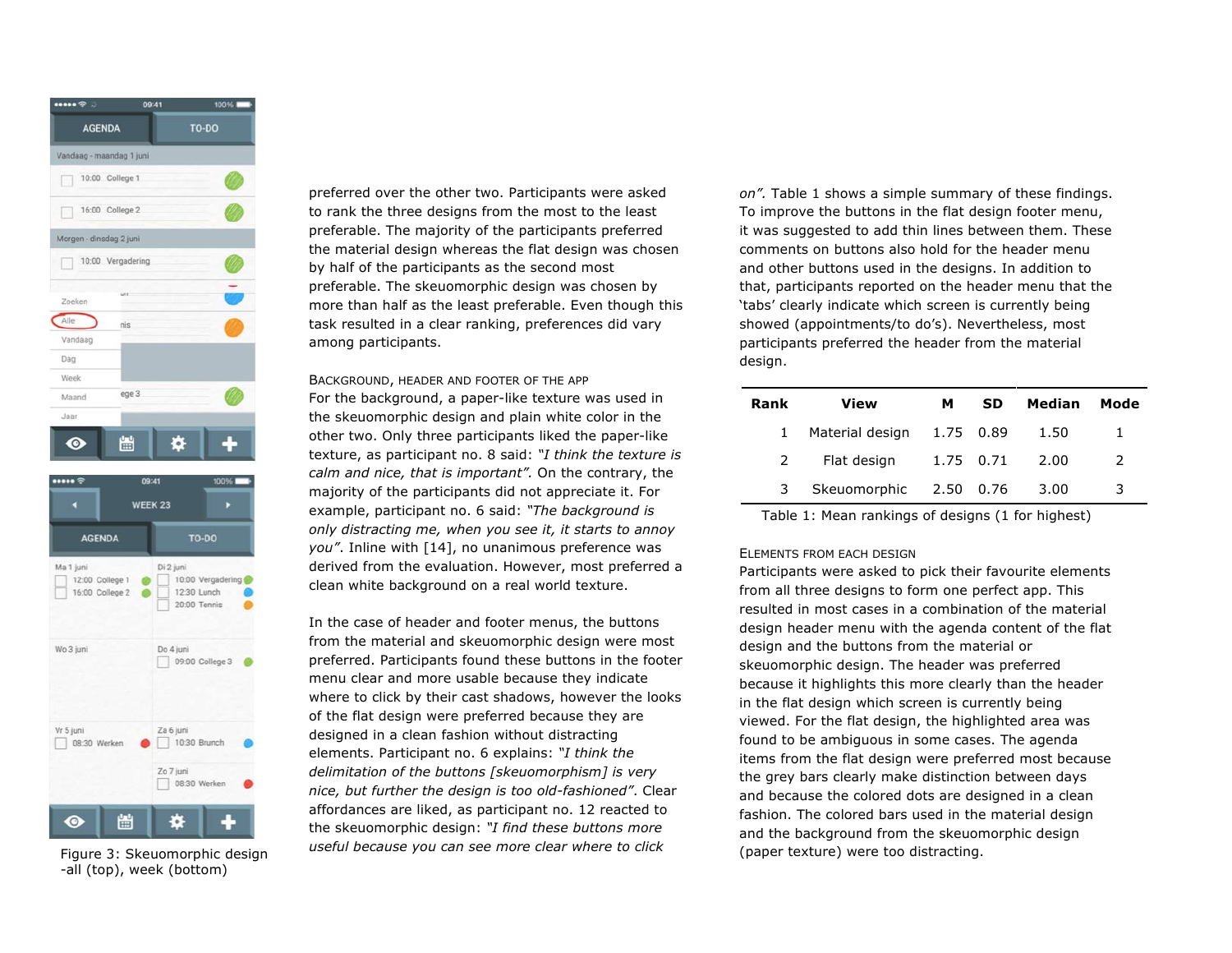Figure 4: Evaluation of the footer menus on affordances and appearances



The skeuomorphic and material design footer menus were preferred over the footer menu from the flat design because they both have clear buttons. Which of the two was preferred depended on which style participants personally liked the best.

A clear preference was found for different elements within the app. For participants the buttons needed clear affordances, which are present in skeuomorphic designs. Further, elements within the app should not distract the user, which is done quite neatly in flat design. Style elements like textures and hand drawn circles are distracting and are only preferred by two participants who liked to decorate the interface to make it look less 'boring'. The combination of all preferred design elements in the material design resulted in the creation of a design that with minor adjustments can be optimized to completely fulfill the needs of the user.

# **Discussion and Conclusion**

In this paper, we investigated the GUI design requirements for developing a mobile planning application for students with ASD. We interviewed users to identify the problems they face while managing their daily life. Based on the results, we developed a mobile

planning application. To identify users' preference towards a particular design (flat, skeuomorophic, material), we designed three different versions of the same app.

The results showed that participants had a positive attitude towards the app. The initial main purpose of the application appears to be feasible: participants expect that the app would support them in organizing their daily lives and would enhance their planning skills. The high ratings on the *perceived usefulness* scales and the fact that nine out of the thirteen participants would use the app, indicate that the app is perceived to be useful. Additionally, the results from the interview also indicated that participants perceived the app as easy to use, useful and clear. No significant differences were found between the three design styles on *usability*, and *overall evaluation. In the case of perceived usefulness, material design was preferred.* This is inline with the results of the interviews, where participants showed clear preference for certain elements taken from each design. Nevertheless, most participants preferred the material design over the other two designs.

The results of this study should be interpreted with caution due to the small sample sizes. Moreover, participants found it difficult to take part in the research because of unknown situations and new social interactions. We thought that unlike children, adults would be more comfortable in visiting a new place for focus groups. Unfortunately it was not the case. Participant found it is hard to mingle with other students with ASD. Therefore it is important to conduct research in a place where participants feel familiar and comfortable and reserve more time for building a rapport in the beginning of the group discussion. For this study, we designed one standard application and